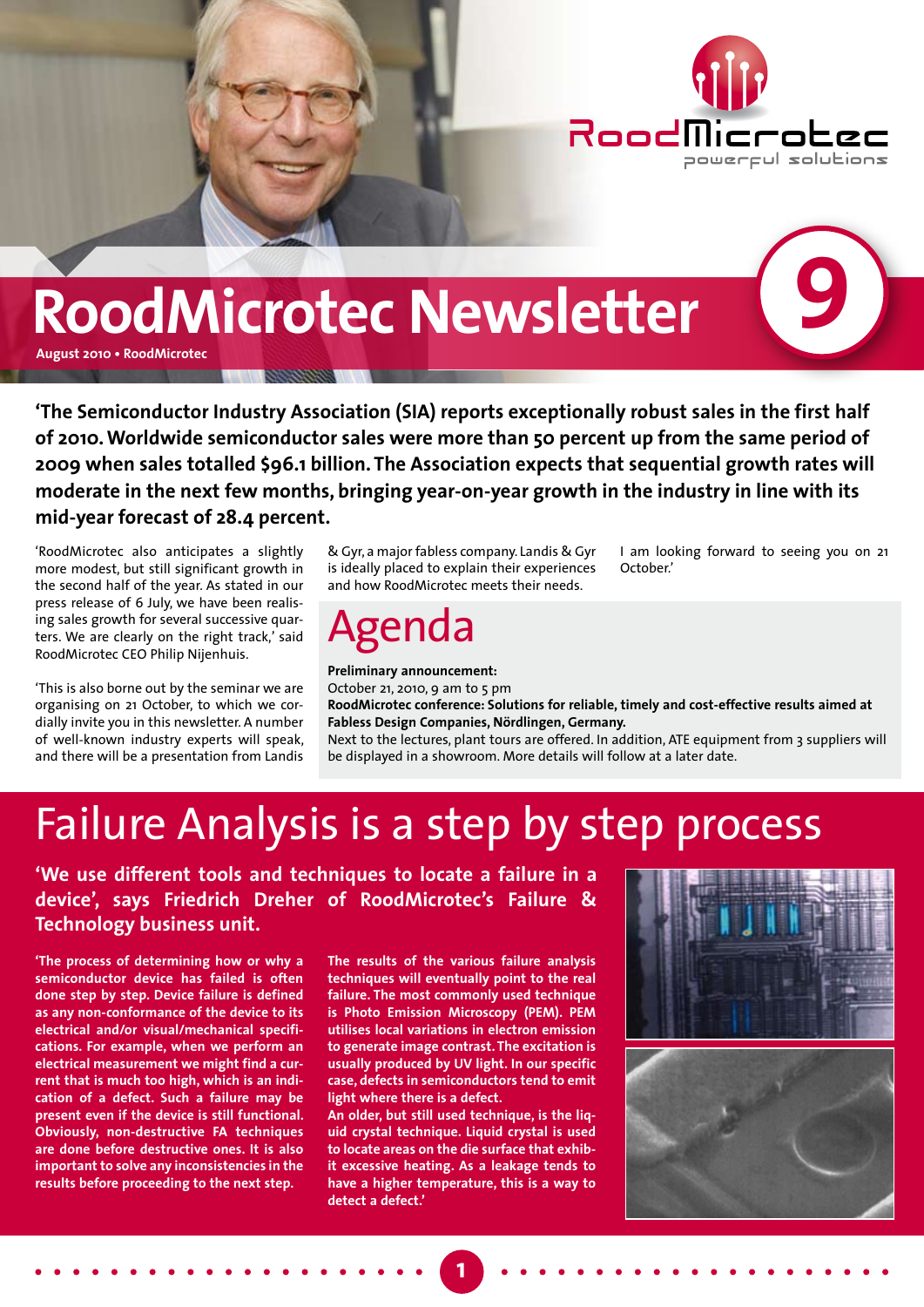## RoodMicrotec offers tailored approach

#### **Counterfeit products are risky**

'It has always been attractive to fake quality products, in particular expensive ones, to make quick money. Especially after a crisis the number of fake products on the market tends to grow drastically,' says Arno Rudolph, sales & marketing manager at RoodMicrotec. 'This is indeed what happened after the most recent crisis. During the crisis customers for electronic components cleared their stocks

and manufacturers received fewer or no orders for such components.

Now that the crisis has gradually been overcome, there is suddenly so much demand for components that manufacturers cannot cope.

As a result, resellers like distributors, dealers and chip brokers, but also the buying departments of system level manufacturers are looking for alternative channels, mainly in the Far East. Unfortunately some of these sources are unknown, which increases the risk of parts being counterfeit. Reselling such parts to end-customers is very risky (see below). This not just endangers the vendor-customer relationship – if the case becomes public, the vendor's reputation may be seriously affected.'

| <b>RISK</b>                                              | <b>EFFECT</b>                                                                                                             |
|----------------------------------------------------------|---------------------------------------------------------------------------------------------------------------------------|
| No chip (die) in package                                 | Device does not work                                                                                                      |
| Cloned die in package (not original)                     | Device works, but not the same quality/lifetime                                                                           |
| Faked die in package (totally different from original)   | Device works differently                                                                                                  |
| 'Dead' die in package (totally failed original part)     | Looks original, but does not work                                                                                         |
| Failed die in package (e.g.: failed at high temperature) | Looks original, works, but not in specified temp range                                                                    |
| Device is over-age (stored too long)                     | Chip delaminations, solder ability problems (oxide), popcorn effect<br>when soldering due to moisture in plastic packages |

## RoodMicrotec's solution

**'Specialists like RoodMicrotec can offer their services here, equipped as we are with measurement devices and vast knowledge in this field. We have developed a brochure that explains our working methods detailing the different steps and the required time, costs and what specific tests do and do not determine (see attachment). All steps can be combined according to our customer's requirements. Our systematic approach allows for** 

**checks to be made to exclude as many residual risks as the customer requires. The time frame for the activities varies from 24 hours to several weeks, and the costs from about 100e to several 10ke.** 

**RoodMicrotec's approach shows customers clearly what they can expect for their money, and it is up to the customer to select an optimum cost/time/remaining risk balance for each individual case.'**



**Arno Rudolph, Dipl.-Ing. Sales & Marketing Manager**







**Investor relations:** Philip Nijenhuis, investor-relations@roodmicrotec.com Irmgard Bayerle, irmgard.bayerle@roodmicrotec.com **Sales and marketing:** Reinhard Pusch, reinhard.pusch@roodmicrotec.com **Editor in chief:** Marlies Kort, Kort Investor Relations

**Design and Layout:** SjeWorks, V. Vogelaar **Images:** S. Jellema, SjeWorks; RoodMicrotec



**2**

**RoodMicrotec N.V. "Rembrandt"** Dokter van Deenweg 58 NL-8025 BC Zwolle The Netherlands Telephone +31 (0) 38 4215 216 **RoodMicrotec Stuttgart GmbH**  Motorstraße 49 D-70499 Stuttgart Telephone: +49 (0) 711 86709-0

**RoodMicrotec Nördlingen GmbH+Co. KG** Oettinger Strasse 6 D-86720 Nördlingen Telephone +49 (0) 9081 804-0

#### **www.roodmicrotec.com**